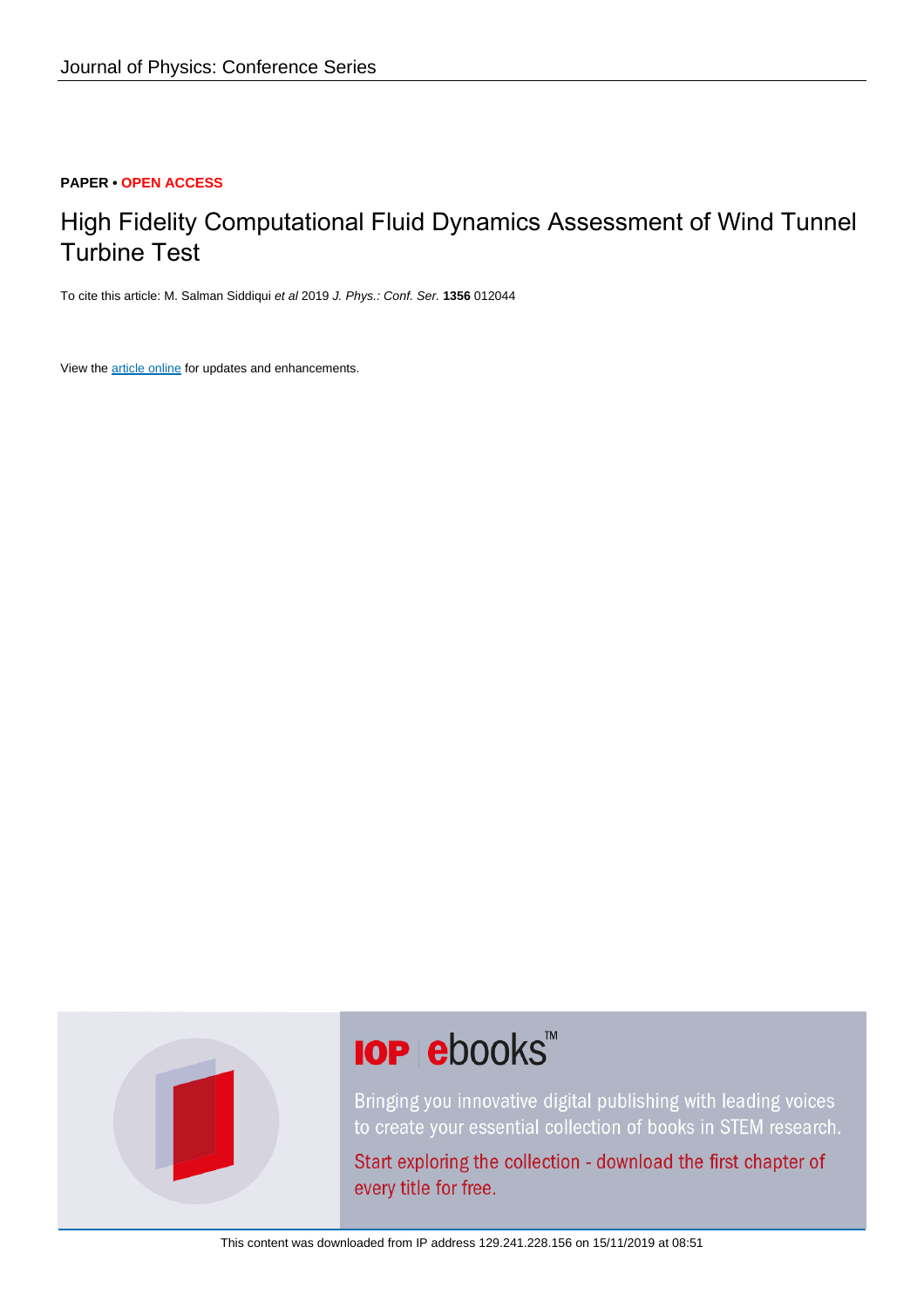IOP Publishing

## **High Fidelity Computational Fluid Dynamics Assessment of Wind Tunnel Turbine Test**

### **M. Salman Siddiqui**<sup>1</sup>**, Trond Kvamsdal**<sup>1</sup>,<sup>2</sup>**, Adil Rasheed**<sup>2</sup>

<sup>1</sup> Department of Mathematical Sciences, Norwegian University of Science and Technology, NO 7491 Trondheim, Norway

<sup>2</sup> Department of Mathematics and Cybernetics, SINTEF Digital, NO 7465, Trondheim, Norway

E-mail: Muhammad.Siddiqui@ntnu.no, Trond.Kvamsdal@ntnu.no, Adil.Rasheed@sintef.no

Abstract. We present, what to our best knowledge, is the most accurate numerical investigation of the wind tunnel tests carried out over a model wind turbine (known as NTNU Blind Test) at the Norwegian University of Sciences and Technology. We show numerical benchmarking of wake measurements against experimental data and similar investigations performed previously by researchers using Computational Fluid Dynamics (CFD) simulations. We have made a full 3D model of the wind turbine and used Sliding Mesh Interface (SMI) approach to handling the rotation of the rotor. The simulations are done with the use of OpenFoam and the  $k - \omega$  Shear Stress Transport model to resolve turbulence using the Reynolds Average Navier-Strokes (RANS) technique. We present the numerically simulated spatial distribution of the flow field across the wake at zero angles of yaw for horizontal lines downstream of the rotor plane as that was the focus of the NTNU Blind Test presented in [1]

#### **1. Introduction**

In recent years, we have observed a shift in the upcoming energy trends. The focus has shifted from the traditional oil and nuclear-based energy production units to more cleaner and more sustainable renewable resources [2]. Amongst the potential sources for the generation of clean electricity, wind power is believed to have a promising future owing to its significantly higher outputs and lower costs [3, 4]. The enormous potential for future growth has persuaded the wind energy community to develop turbines which can gain maximum yields from regions of large wind potential [5].

From a technical standpoint, this requires the development of highly sophisticated tools/methods capable of analyzing the flow around the wind turbine efficiently, under a minimal time frame [6, 7]. At present, the three most widely adopted procedures for wind turbine flow analysis are based on analytical, numerical or experimental approaches. The Blade Element Momentum (BEM) technique for the analytical solution of blade loading provides reasonable estimates in a short time [8, 9]. One of the widely-known codes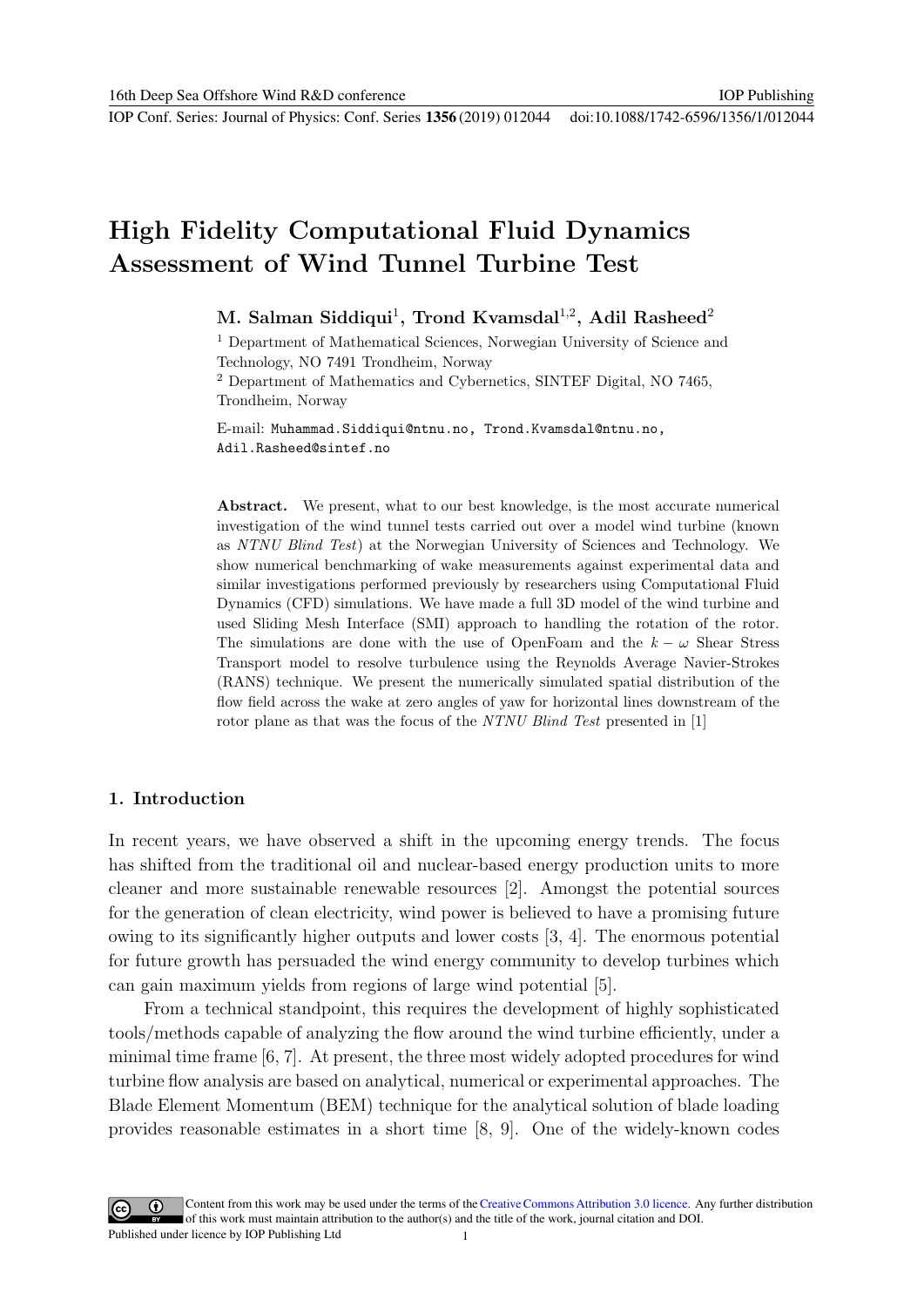#### High Fidelity CFD Assessment of Wind Tunnel Turbine Test

employing BEM, with a focus on the simulation of wind turbines, is FAST [10]. The disadvantage of BEM tools is their inability to predict the distributions of pressure and velocity over the structure of the turbine [11, 12]. On the other hand, experimental tests conducted inside wind tunnels represent the actual flow field and blade loads, albeit on a scaled-down geometry of the turbine [13]. The outputs could then be subsequently upscaled to the real dimensions of the turbine. However, it is challenging to find experiments in which the actual dynamics of flow around the turbines are accurately measured and reported [1, 14, 15, 16].

Numerical investigations based on CFD [4] are an attractive alternative to the analytical and empirical approaches; and owing to the availability of high-performance computers and optimized methods for the solution of governing equations [17, 18], the accuracy of CFD has improved significantly over the last decade. CFD allows one to conduct high-fidelity simulations and provides means of visualizing the flow fields, especially velocity and pressure, over the regions of interest. The CFD simulations for present industrial wind turbines require tremendously high computational resources to realistically account for the coupling of flow and blade dynamics [4, 13]. To manage this challenge, various strategies are formulated to model the interaction of the flow field and the wind turbine rotors. One such approach involves modeling the fully resolved (FR) geometry of the turbine, with simplifications to the geometry (an isolated blade, rotor without nacelle) made depending on the computational power at hand. Performing FR CFD analysis requires a multi-physics toolbox like ANSYS Fluent or OpenFOAM [19, 20]. Alternative approaches couple the two-dimensional lift and drag forces, calculated using analytical methods like BEM, with a numerical flow solver employing, typically, the Actuator Disc Method (ADM) or Actuator Line Method (ALM). This strategy requires lesser computational resources in the modeling of wind turbines and wind farms [21, 22]. Some of the known codes available for modeling using these methods include SOWFA by NREL [23], Ellips3D by DTU [24, 25] and WIRE-LES by EPFL [26, 27].

Herein we present high fidelity simulations of the so-called NTNU Blind Test performed at the Norwegian University of Science and Technology (NTNU) [15, 1, 16]. Our computational model accurately represented the wind tunnel test set up, and we discretized the full 3D geometry of the wind turbine (rotor, nacelle, and tower). The rotation of the rotor was handled by means of the Sliding Mesh Interface (SMI) technique and the governing equations for the incompressible Navier-Stokes equations on a moving grid are given in Section 2. The most important features of our highfidelity computational model are described in Section 3. In Section 4, we present the numerically simulated spatial distribution of the flow field across the wake, downstream of the rotor plane, at zero angles of yaw. Finally, we conclude the present study in Section 5.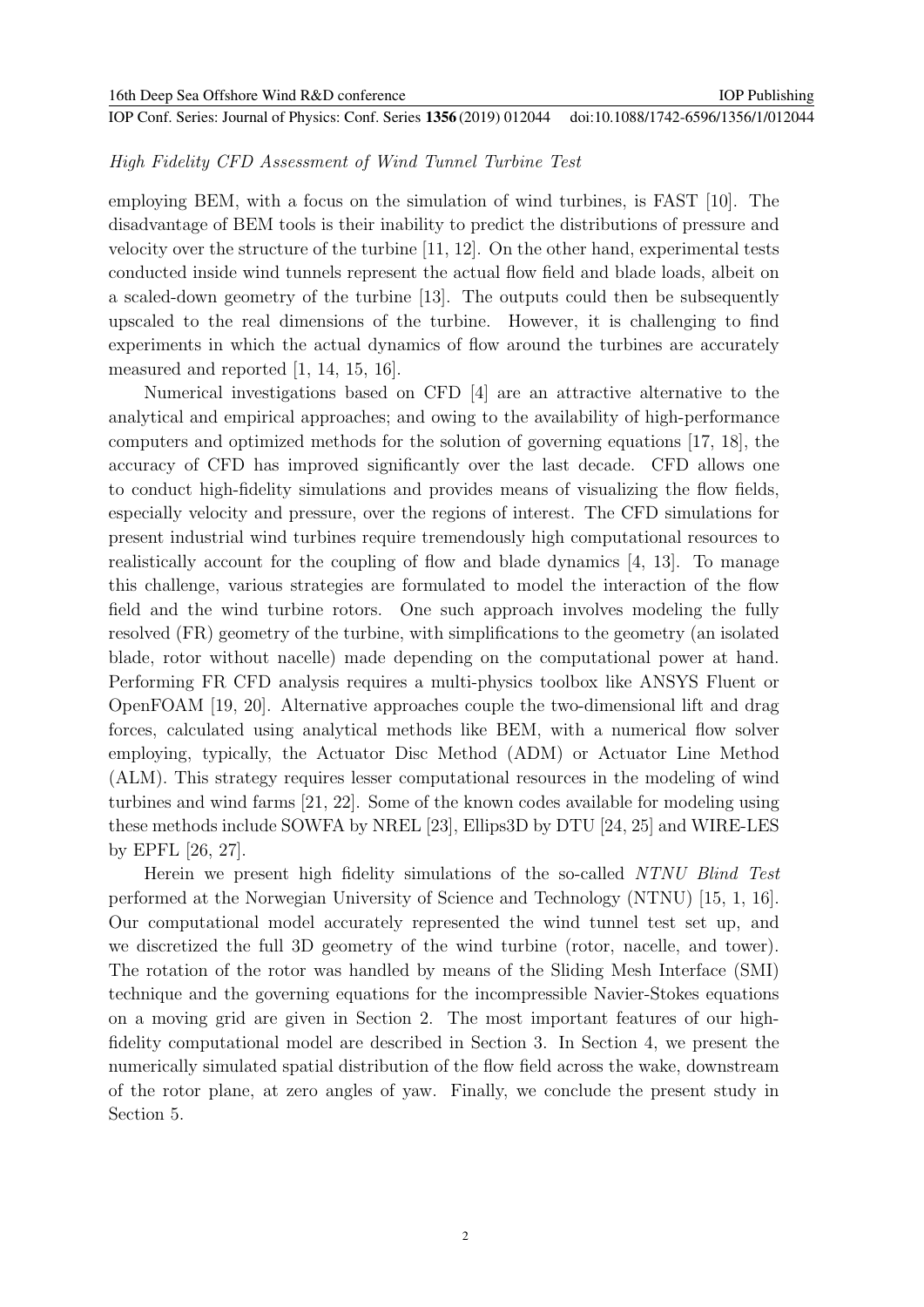High Fidelity CFD Assessment of Wind Tunnel Turbine Test

#### **2. Governing Equations**

The purpose of present work is to exploit a fully-resolved CFD model that explicitly includes the turbine rotation and minimizes other geometric approximations. The Sliding Mesh Interface (SMI) technique is employed to model rotor rotation in the presence of the turbine nacelle and tower. Concerning the SMI methodology, the mesh surrounding the rotor physically rotates, while the mesh away from the rotor is held fixed – the two mesh regions are coupled through interfaces. In literature the method is reported as highly computationally intensive; nevertheless, it has provided accurate estimates of the flow field for rotating assemblies, especially turbines [28]. The governing system of equations for incompressible Navier-Stokes flow are the momentum and continuity equations, written in tensor notation as follows:

$$
\frac{\partial \mathbf{u}}{\partial t} + \nabla \cdot ((\mathbf{u} - \mathbf{u_g}) \otimes \mathbf{u}) + \nabla \cdot (\nu + \nu_t) \nabla (\mathbf{u} + (\nabla \mathbf{u})^T) - \nabla p = \mathbf{f}
$$
 (1)

$$
\nabla \cdot (\mathbf{u} - \mathbf{u_g}) = 0 \tag{2}
$$

Here **u** is the fluid velocity and  $\mathbf{u}_{g}$  is the grid velocity (which is zero for the static part of grid), p the fluid pressure,  $\nu$  and  $\nu_t$  are respectively the fluid viscosity and the turbulent eddy-viscosity, and **f** applied volume forces.

For the closure of turbulence quantities,  $\nu+\nu_t$ , which accounts for turbulent stresses resulting from Reynolds averaging, is modeled with  $k-\omega$  Shear Stress Transport (SST) as follows:

$$
\frac{\partial k}{\partial t} + \nabla \cdot ((\mathbf{u} - \mathbf{u_g}) \otimes k) = \tau_{ij} \nabla \mathbf{u} + \nabla \cdot \left[ \frac{\nu + \nu_t}{\sigma_k} \right] \nabla (k + (\nabla k)^{\mathrm{T}}) - \omega k \tag{3}
$$

$$
\frac{\partial \omega}{\partial t} + \nabla \cdot ((\mathbf{u} - \mathbf{u}_{\mathbf{g}}) \otimes \omega) = \frac{\gamma}{\nu_t} \tau_{ij} \nabla \mathbf{u} + \nabla \cdot \left[ \frac{\nu + \nu_t}{\sigma_\omega} \right] \nabla (\omega + (\nabla \omega)^{\mathrm{T}}) \n- \omega^2 \beta + 2(1 - F_1) \frac{\sigma_{\omega 2}}{\omega} \nabla . k \nabla . \omega
$$
\n(4)

The model damping functions, auxilliary relations and the trip terms as defined in [29]

$$
\tau_{ij} = \mu_t \left( 2S_{ij} - \frac{2}{3} \frac{\partial u_k}{\partial x_k} \delta_{ij} \right) - \frac{2}{3} k \delta_{ij}, \quad S_{ij} = \frac{1}{2} \left( \frac{\partial u_i}{\partial x_j} + \frac{\partial u_j}{\partial x_i} \right) \tag{5}
$$

$$
\nu_t = \frac{a_1 k}{\max(a_1 \omega, \Omega F_2)}, \quad \phi = F_1 \phi_1 + (1 - F_1) \phi_2, \quad F_1 = \tanh(\arg_1^4) \tag{6}
$$

$$
arg_1 = \min\left[\max\left(\frac{\sqrt{k}}{\beta^*\omega d}, \frac{500\nu}{d^2\omega}\right), \frac{4\sigma_{\omega 2}k}{CD_{k\omega}d^2}\right]
$$
(7)

$$
CD_{k\omega} = \max\left(2\sigma_{\omega 2} \frac{1}{\omega} \frac{\partial k}{\partial x_j} \frac{\omega}{\partial x_j}, 10^{-20}\right), \quad F_2 = \tanh(\arg_2^2)
$$
 (8)

$$
arg_2 = \max\left(2\frac{\sqrt{k}}{\beta^*\omega d}, \frac{500\nu}{d^2\omega}\right) \tag{9}
$$

The model constants are  $\gamma = 5/9$ ,  $\beta = 0.075$ ,  $C_{\mu} = 0.09$ ,  $\sigma_{k1} = 0.85$ ,  $\sigma_{\omega 1} = 0.65$ ,  $\beta_1 = 0.075$ ,  $\sigma_{k2}$ =1.00,  $\sigma_{\omega 2}$ =0.856,  $\beta_2$ =0.0828,  $\beta^*$ =0.09, and  $a_1$ =0.31.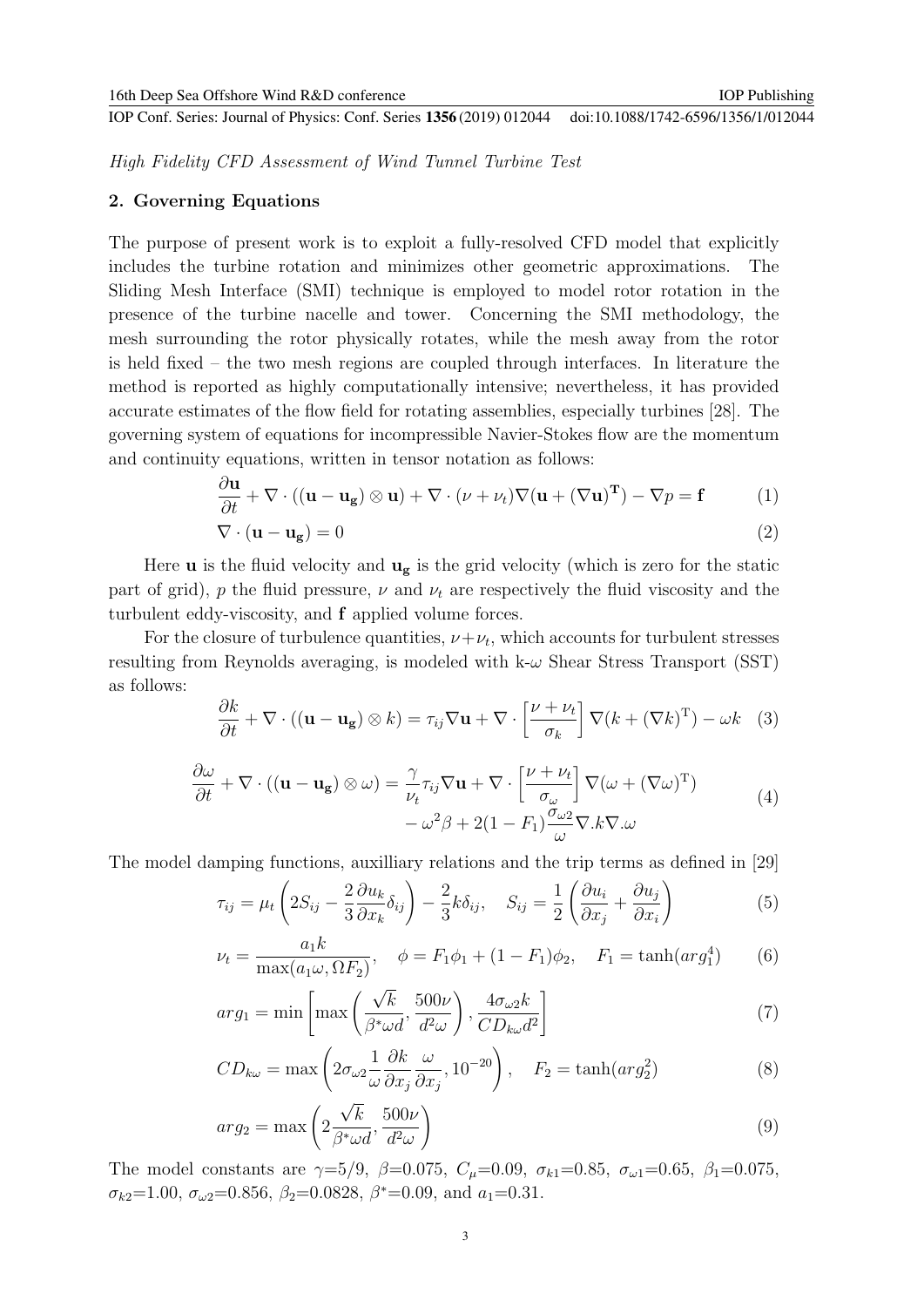High Fidelity CFD Assessment of Wind Tunnel Turbine Test

#### **3. Approach and methods**

To establish a high-fidelity computational model for a wind turbine there are a number of modeling decisions to be made. Herein, we will in particular mention four aspects of the model that are important with respect to the accuracy of the numerical simulations:

- Geometric models: Simplified models represent only the rotor, without the nacelle and tower. However, both the nacelle and the tower affect the flow in the wake, so higher accuracy may be expected when they are included.
- Aerodynamic models: Two commonly used simplified methods are the Actuator Line Method (ALM) and the Actuator Disc Method (ADM), which are coupled with two-dimensional lift and drag forces, corrected to account for 3D effects, calculated using analytical methods (BEM). However, one may obtain more accurate results by fully resolving the 3D geometry of the rotor blades.
- Rotating rotor: For the case with fully-resolved aerodynamic models, there are two common methods for handling the rotating rotor. In the Multiple Reference Frame (MRF) approach the turbine rotor is made to remain stationary, while the source/sink terms (centripetal and centrifugal forces) are added to the systems of governing equations, yielding the desired rotational effects. In the Sliding Mesh Interface (SMI) technique, the mesh surrounding the rotor is physically rotating, whereas the mesh away from the rotor is held fixed. The SMI technique is most accurate as it can properly handle time variation, whereas MRF is by construction not able to handle transient effects.
- Turbulence models: The two broad classes of turbulence models are Reynolds Average Navier-Stokes (RANS) and Large Eddy Simulation (LES), where the latter one is considered most accurate and computationally demanding.

Notice, that in the discussions above, we have assumed that the mesh resolution is sufficiently high in the more advanced methods to actually make them more accurate.

In Table 1, we have displayed the choices made, in the present and previous studies, for the four aspects of modeling described above. The present study has for the three first categories chosen to maximize model accuracy, but due to the computational cost, it is limited to a RANS, as opposed to LES, turbulence model. Among the six previous authors, only one has performed LES. However, in that study only simplified geometric and aerodynamic models were used. In our opinion, the best results of the previously published studies were achieved by Manger [1], who adopted the SMI technique with fully resolved 3D geometry using the RANS framework, as we have herein. However, Manger used a CFD mesh resolution with  $5.3 \times 10^6$  cells, whereas we used  $40 \times 10^6$  cells in our study.

The Computer Aided Design (CAD) model is based on the wind tunnel setup described in [1]. The CAD-model is constructed to have smooth interfaces between different structural components, especially between the blades and the nacelle, to avoid abrupt changes in the geometry which are not considered ideal from a computational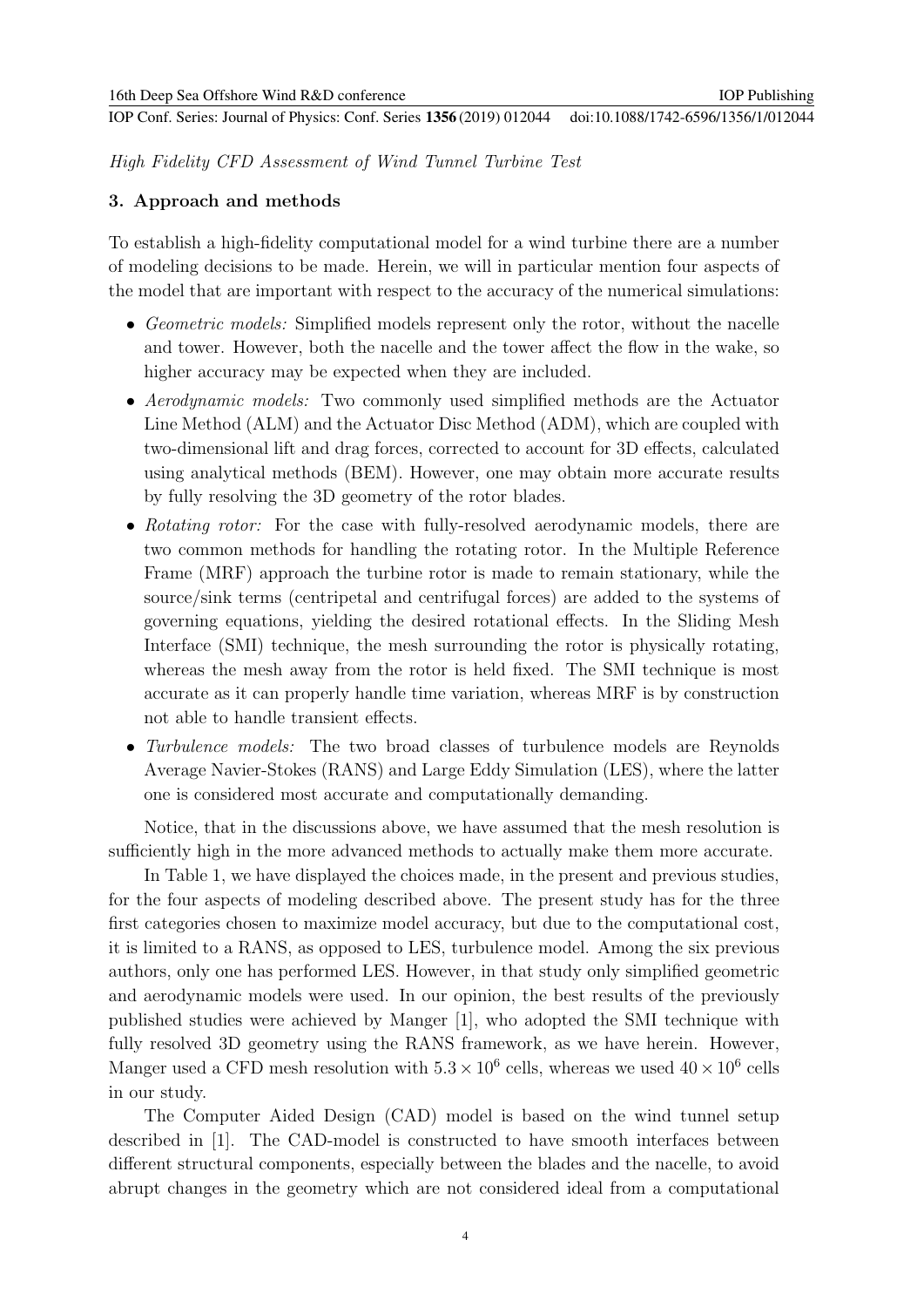|          | Geometric |         |       | Aerodynamic |    |    | Rotor    |            | Turbulence |     |
|----------|-----------|---------|-------|-------------|----|----|----------|------------|------------|-----|
|          | modeling  |         |       | modeling    |    |    | modeling |            | modeling   |     |
| Authors  | Rotor     | Nacelle | Tower | <b>ALM</b>  | AD | FR | MRF      | <b>INS</b> | RANS       | LES |
| Lund     | X         |         |       |             | X  |    |          | X          | X          |     |
| Manger   | X         | X       | X     |             |    | X  |          | X          | X          |     |
| Hansen   | X         |         |       |             |    | X  | X        |            | X          |     |
| Sørensen | X         |         |       | X           | X  |    |          |            |            | X   |
| Melheim  | X         |         |       |             | X  |    |          |            | X          |     |
| Kalvig   | X         |         | X     |             | X  |    |          |            | X          |     |
| Present  | X         | X       | X     |             |    | X  |          | X          | X          |     |

High Fidelity CFD Assessment of Wind Tunnel Turbine Test

Table 1: An overview of the geometrical complexity, aerodynamic models, techniques for handling rotor rotation and turbulence model employed in the present and previous studies of the wind tunnel test performed at NTNU [1]

.

point of view. An overview of the computational model is displayed in Figure 1. The mesh is refined in the vicinity of the turbine to capture the highly dynamical flow pattern in that area. As the flow filed becomes less dynamic away from the turbine, the mesh resolution is decreased towards the outer walls of the tunnel. Since one of our main interests is to explore the wake in the downstream direction, a region of highly concentrated mesh cells is generated downstream of the turbine to capture the flow dynamics accurately there.

The flow domain is decomposed into a rotating and a stationary part that is solved using the SMI technique as described above. The rotating part contains the rotor and its vicinity as illustrated in Figure 1. We have applied boundary conditions in order to comply as closely as possible to the experimental setup. The inflow, outflow and wall boundary conditions (as defined in OpenFOAM 4.0 [30] are imposed to inlet, outlet and outer boundaries of the tunnel. The SMI-technique handles the coupling of the inner rotating domain with the static surrounding domain.

The numerical solvers are developed in OpenFOAM-4.0 (OF) [30], which is an open-source tool and based on the finite volume method (FVM). For these transient simulations, a first-order implicit scheme is employed to handle the time-dependent term. The convection term of the Navier-Stokes is discretized using the bounded Gauss upwind scheme, whereas for the diffusion term a Gauss linear correction is used. The resulting linear system of equations is solved using the Geometric Agglomerated Algebraic Multigrid (GAMG) method. The simulations are run until the convergence criteria is achieved for GAMG i.e., the linear algebra residuals fall below  $10^{-6}$ .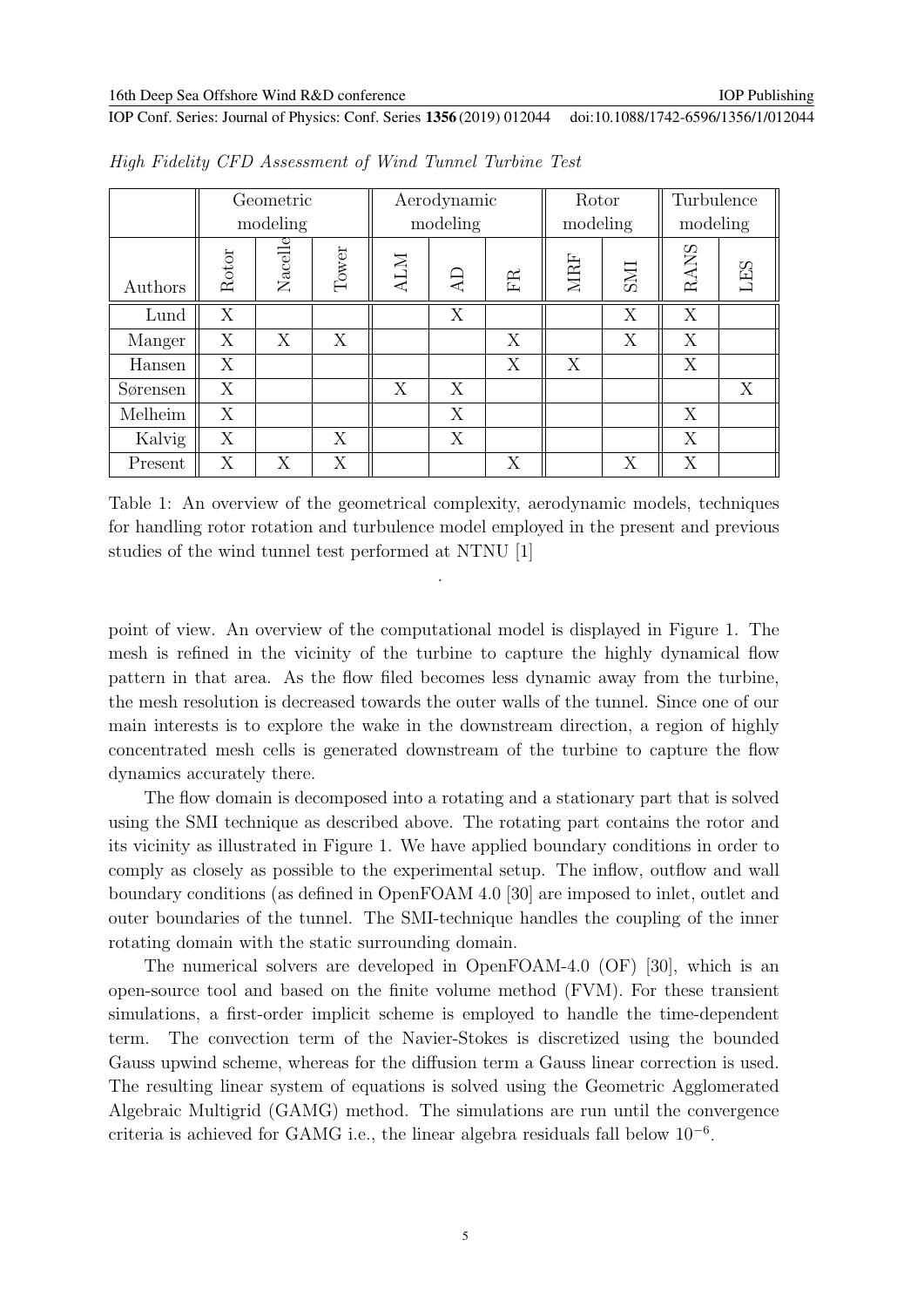High Fidelity CFD Assessment of Wind Tunnel Turbine Test



Figure 1: NTNU Blind Test (TSR=6): Overview of computational domain and imposed boundary conditions. Wind tunnel dimensions used in the numerical simulations are set to  $2.7 \text{m} \times 4.5 \text{m} \times 1.8 \text{m}$  which is the same dimensions as the wind tunnel at NTNU [1]

.



Figure 2: NTNU Blind Test (TSR=6): Computational mesh comprises of  $40 \times 10^6$  cells. Mesh block downstream with refined cells for correct evaluation of wake profiles.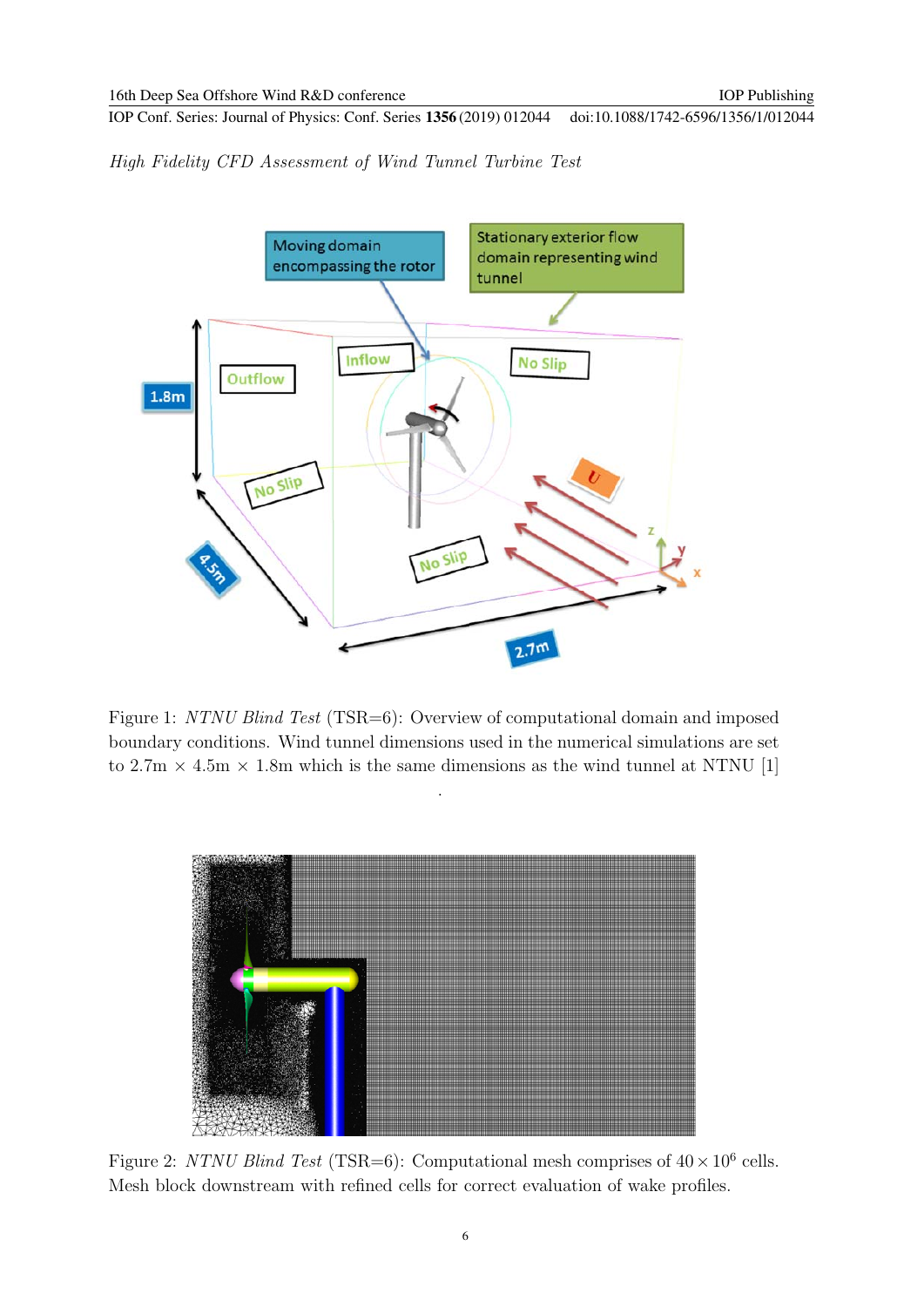High Fidelity CFD Assessment of Wind Tunnel Turbine Test

#### **4. Results and discussions**

The participants in the NTNU Blind Test presented in [1] were asked to provide predictions of the spatial distribution across the wake, at zero angle of yaw, for three positions downstream of the rotor plane,  $X/D = 1$ , 3 and 5, and three operating conditions (i.e. tip speed ratios),  $\lambda = 3$ , 6 and 10. In order to provide data for three turbine rotor rotations, our fully resolved 3D simulations using SMI and RANS required 25 days on the high-performance supercomputer Vilje using 512 cores with 2.6 GHz Intel(R)  $Xeon(R)$  E5-2670 processor having 4Mb cache memory. We were therefore only able to do one of the three different operating conditions and present herein the case with inflow velocity  $(U_{ref})$  of 10m/s and turbine rotating speeds of  $\Omega = 134$  rad/s, which corresponds to the tip speed ratio  $\lambda = 6$  and  $Re = 1 \times 10^5$  at the blade tip.

The comparison of the wake velocity deficit with experiments and the results obtained by Manger [1] is displayed in Figure 3, where we plot  $U = 1$ -  $U_{wake}/U_{ref}$ over the horizontal line  $(y/R = -2$  to  $y/R = +2)$  located at  $X/D = 1$  and  $X/D = 3$ downstream of the turbine. Given the inclusion of the nacelle and tower in the present simulations, the overall shape of the wake generated by the rotor is not axisymmetric and manifests an uneven expansion of the wake in the horizontal direction. We notice that adjacent to the tower a kink in the profile, which is believed to occur because of the wake generated by the rotor, is captured by our fully resolved 3D simulation using SMI to handle the rotation of the rotor. Our simulations have captured well even the small scales generated by the tower as shown in Figure 4 and compare significantly better to the experiments than the results reported by Manger [1]. The differences are assumed to be caused by the fact that we have eight times more CFD cells in our simulations than those performed by Manger.

#### **5. Conclusion**

We have herein presented high-fidelity simulations of the wind tunnel tests of a model wind turbine (known as the NTNU BlindTtest) carried out at the Norwegian University of Science and Technology in 2011 by Krogstad et al [1]. Our computational model accurately represented the wind tunnel test setup and we discretized the full 3D geometry of the wind turbine (rotor, nacelle, and tower) using  $40 \times 10^6$  finite volume cells. The rotation of the rotor was handled by means of the Sliding Mesh Interface (SMI) technique and we employed the Reynolds Average Navier-Stokes (RANS) framework with the  $k - \omega$  SST turbulence model. The simulation was done using OpenFOAM-4.0 (OF) [30] and the high-performance supercomputer Vilje.

The focus of the NTNU Blind Test was to provide predictions of the spatial distribution across the wake at zero angles of yaw for horizontal lines downstream of the rotor plane, and our results compared very well with the experimental data. To our knowledge, the results presented herein are the most accurate simulations conducted for the NTNU Blind Test, and may indeed be described as high-fidelity.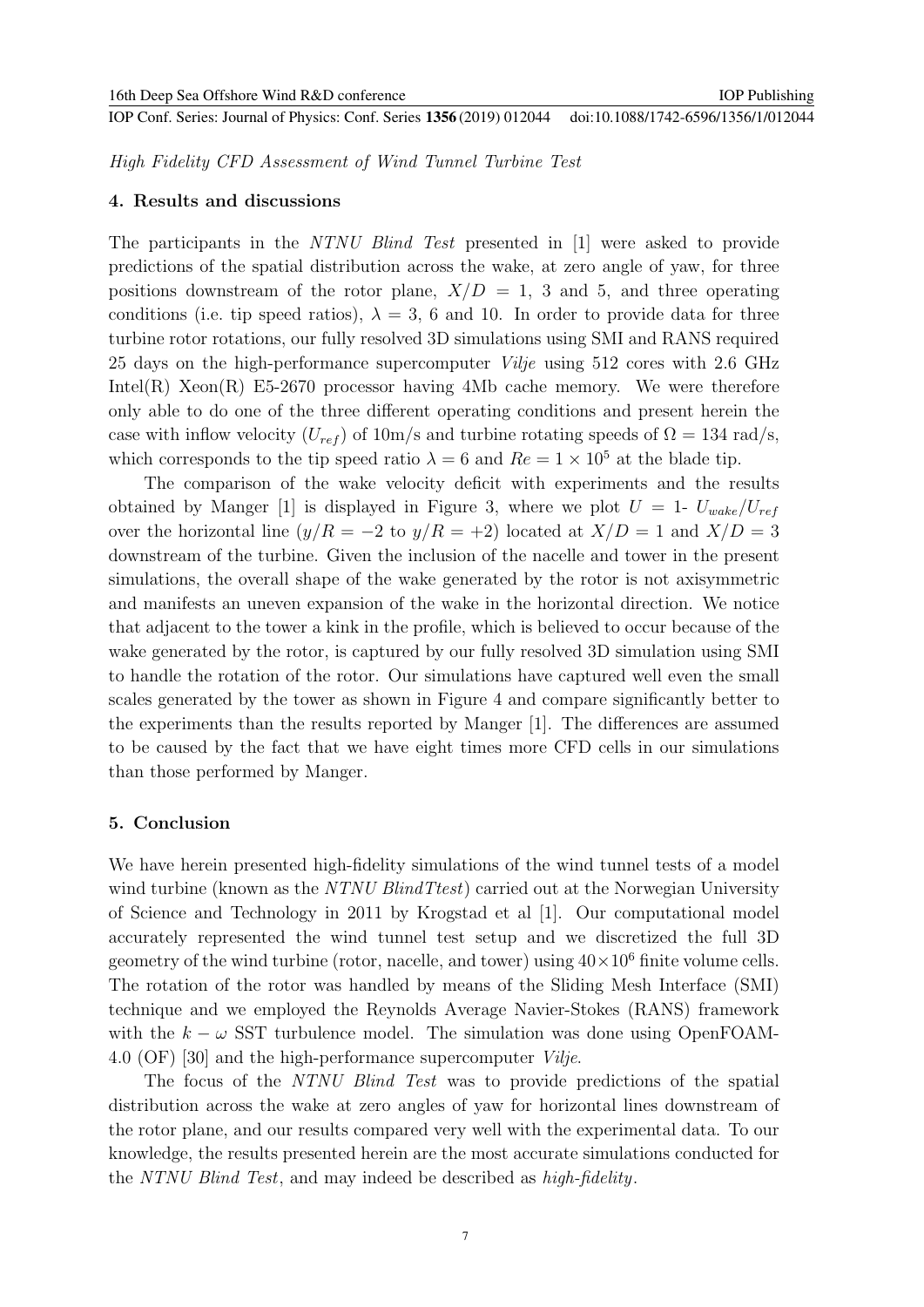High Fidelity CFD Assessment of Wind Tunnel Turbine Test



Figure 3: NTNU Blind Test (TSR=6): Comparison of the wake velocity deficit at horizontal lines downstream of the turbine ((a)  $x/D = 1$  and (b)  $x/D = 3$ ) obtained in the present study with those obtained by numerical simulations by Manger and experimental wind tunnel tests by Krogstad et al [1].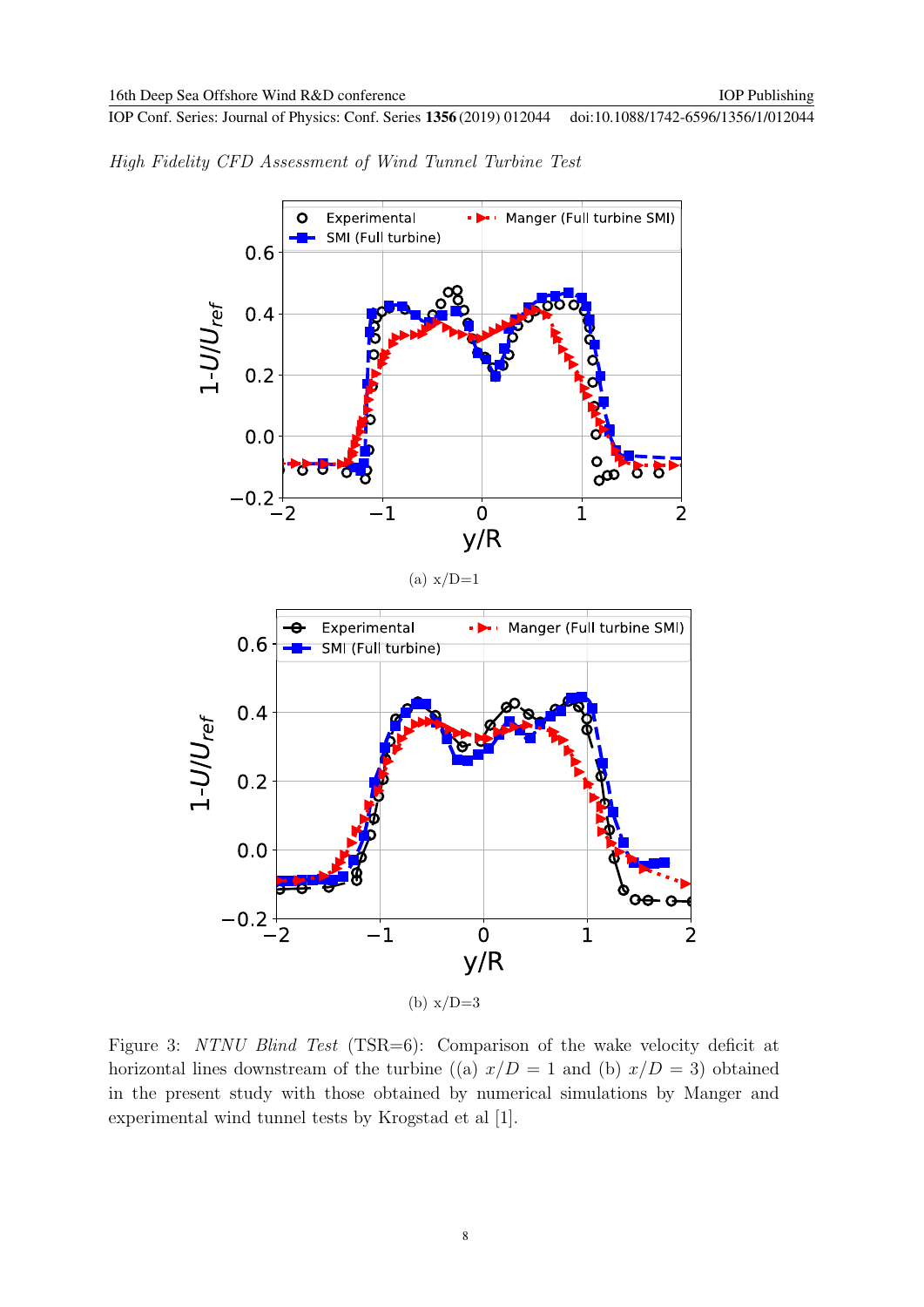

High Fidelity CFD Assessment of Wind Tunnel Turbine Test

Figure 4: NTNU Blind Test (TSR=6): Contours of velocity magnitude over a crosssection aligned with the inlet velocity through the center of the turbine. Tip vortices are evident along with smaller flow disturbances emanating from the turbine tower. Fully resolved 3D turbine geometry and the use of the SMI technique for handling the rotation of the rotor captures well even small-scale flow structures and the turbulent flow field around the wind turbine.

We think that such high-fidelity solutions can serve to generate snapshots for Reduced Order Methods (ROM) based on Proper Orthogonal Decomposition. Such methods have been tested before in study [31, 32] for benchmark flow problems (such as flow around an airfoil [33], cylinder [32], etc.) and have shown encouraging results for low Reynolds number flow. We are now in the process of enhancing this previous attempt to realistic Reynolds number flow and will address the challenge of providing ROM for the *NTNU Blind Test* model turbine.

#### **Acknowledgments**

The authors acknowledge the financial support from the Norwegian Research Council and the industrial partners of NOWITECH: Norwegian Research Centre for Offshore Wind Technology, OPWIND: Operational Control for Wind Power Plants and FSI-WT (Grant No.:216465). Furthermore, the authors greatly acknowledge the Norwegian Metacenter for Computational science (NOTUR-reference number: NN9322K/1589) for giving us access to the Vilje high-performance computer at NTNU.